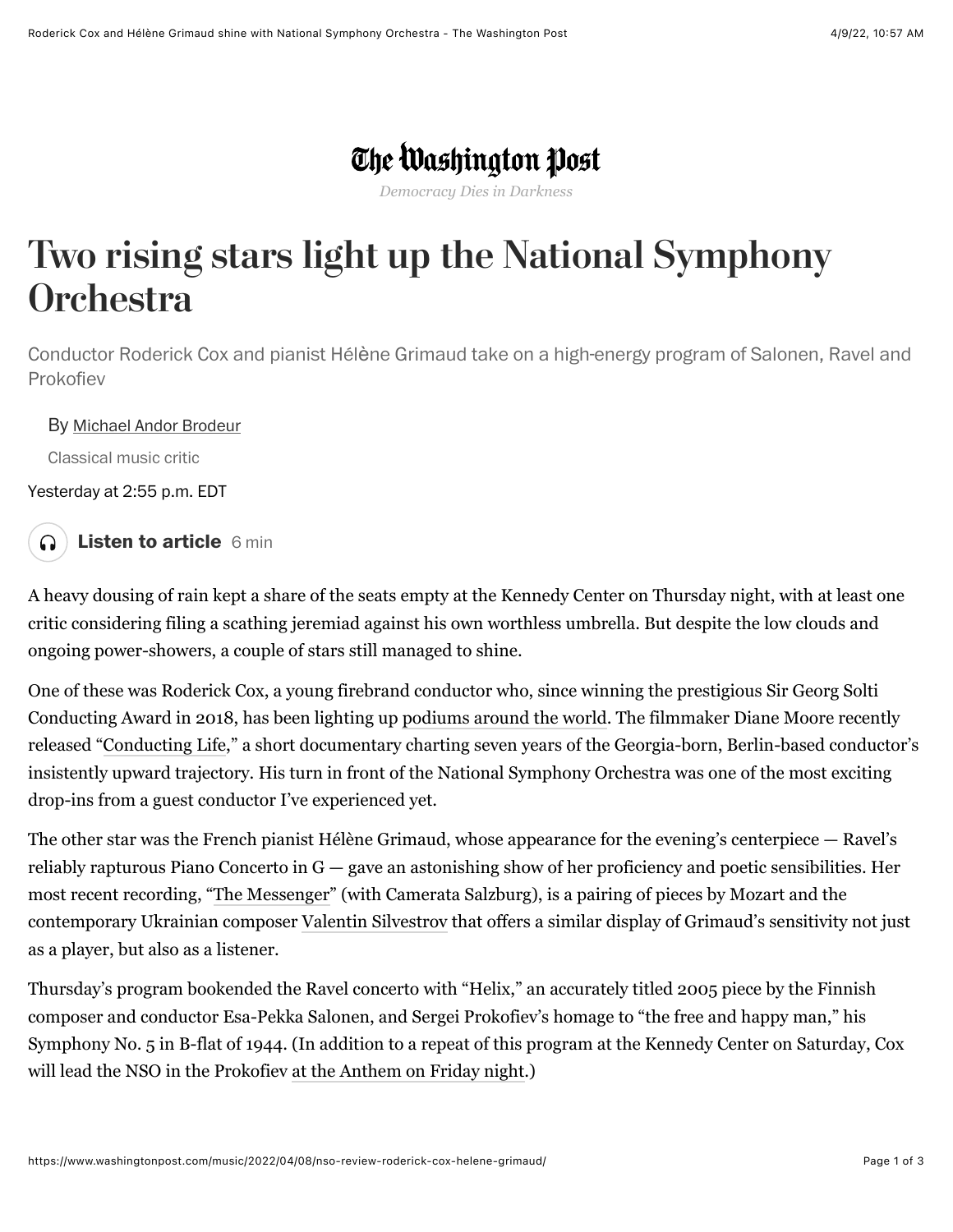Way back in 2008, Salonen made the mistake of saying something quotable: "My focus moved from an ideological principle to a pleasure principle," he told the L.A. Times in reference to his 1997 piece "L.A. Variations." Since then, the quote has followed him around like a kite.

Salonen, who in 2020 became the 12th music director of the [San Francisco Symphony](https://www.sfsymphony.org/About-SFS/Conducting-Staff/Esa-Pekka-Salonen), certainly composes works suffused with bittersweet pleasures. Am I going to mention Sibelius? Of course I am. Salonen has an admittedly Sibelian  $(?)$  sense of how to create weather within his music  $-$  a haze of barely there strings, gales of brass, gracefully diffused light. But I wouldn't say "Helix" is concerned with pleasure — its rewards come from its precise precarity. It's not a work for those with a fear of heights.

Cox flicked "Helix" on like a light switch and threw his arms into its continuous ascent. As it stayed true to its name, rising in a tightening coil like the funnel of a tornado, a cloud of chromatic dust rising in its wake, I recall feeling around in my bag for my inhaler. A piccolo and a cello traced a line like a bead of sweat. The pulse of the music routinely skipped beats. We weren't halfway through its 10 minutes before I was overcome by the feeling I get on the escalators at Dupont Circle: an inverted momentum that sucks you forward as you stay still.

Its vertiginous rise climbed to a summit of chimes and came to a crashing halt in Cox's sure hand.

Any pleasure principles remaining after the cyclone of the Salonen were happily taken up by Grimaud, who, once situated at the Steinway they rolled out, threw herself into revealing Ravel's intentionally entertaining concerto. Completed in 1931 — a process both interrupted and influenced by Ravel's "[Concerto for the Left Hand"](https://www.youtube.com/watch?v=FI7tnBmGnq4) for Paul Wittgenstein — the G Major is a feat on several fronts.

It demands an almost impossible effortlessness on the part of its soloist, who must navigate all manner of pianistic brinkmanship and textural effects (like the thin scrim of high notes at its outset), but also extreme delicacy and patience (its adagio assai is anchored by a solo as long and light as a cirrus cloud).

And from its conductor, it demands not just mastery of Ravel's own skillful orchestration, which often seems to rise from the body of the piano, but also the composer's savvy interlocking of vernaculars. Cox did a fabulous job of realizing Ravel's incorporation of jazz like the innovation it was. Its iconic five-note figure prefigures decades of American experimentation with our own music — it doesn't just sound like "An American in Paris," it sounds American, in Paris. (When George Gershwin asked, as was his habit, Ravel for composition lessons, Ravel made the mistake [of saying something quotable](https://www.theatlantic.com/magazine/archive/1998/10/misunderstanding-gershwin/377252/): "Why should you be a second-rate Ravel when you can be a first-rate Gershwin?")

Cox coaxed a marvelous stereo glow from the strings throughout, and Grimaud moved freely between hardhammered accents and exquisitely limned lightness. Her finesse through the expansive solo that opens the slow second movement sustained its melodic body while reveling in what felt like endless space. (There's more than a little Satie at work here, too.)